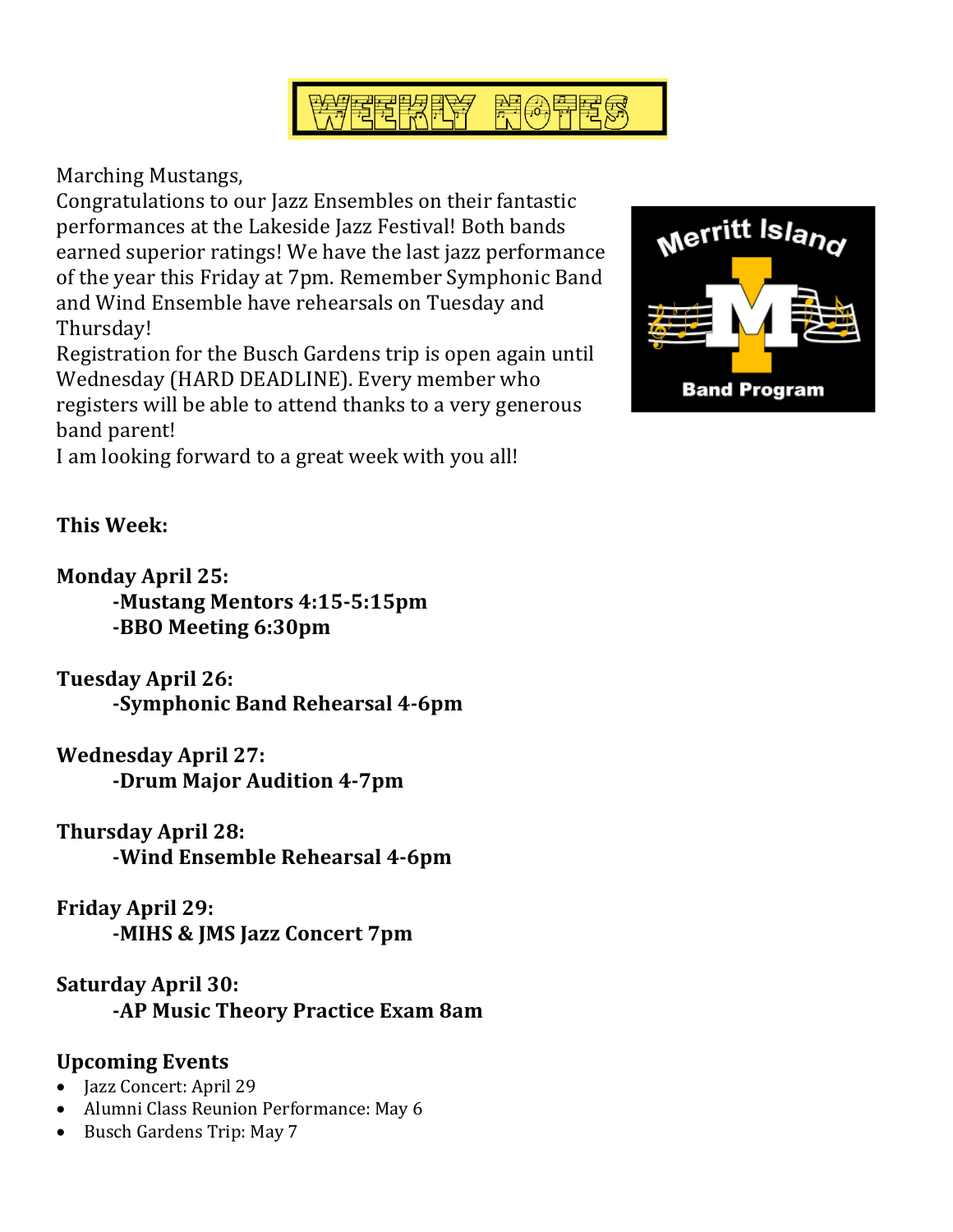- Spring Concert: May 10
- Band Banquet: May 13
- JMS Spring Concert: May 16
- MIHS JMS Social: May 17
- Graduation: May 21
- Leadership Camp: July 14-15
- $\bullet$  Band Camp: July 18-22, 25-29

#### **Jazz Concert April 29:**

Come out and hear our JMS and MIHS Jazz Ensembles on their last concert of the year! Concert is at 7pm, doors open at 6:30pm. All MIHS Jazz members will have a mandatory after school rehearsal on Friday April 29. Report time for students will be 6pm.

#### **Busch Gardens Trip:**

See Ms. Kinion's post on the band app for more info. Registration is open until Wednesday April 27!

#### **Band Banquet May 13:**

Our end of the year Band Banquet is coming up! This is a chance to celebrate everything we have done together and look back on the year. All band members who have paid their dues are invited to attend for free. Tickets for guests will be \$25. Please fill out RSVP form and turn into box in the band room!

#### **Band Camp July 18-22, 25-29:**

Band Camp dates for the 2022 season have been posted in the Band Calendar! Please make travel/vacation plans accordingly. Every band member is required to be at band camp for its entirety.

#### **Donations**

We are looking for donations of the following items as we are not being provided much from the District:

• Clarinet Reeds: https://www.amazon.com/Vandoren-CR1935-Clarinet-Reeds-Strength/dp/B00MO1XHBW/ref=sr\_1\_7?crid=3JZ6WGP817KBA&dchild=1&keywords=clarinet+reed s+3.5&qid=1635730090&sprefix=clarinet%2Caps%2C170&sr=8-7

Please contact Mr. Gonzalez if you purchase any of these items, and simply send the item with your student. Thank you so much for your support!

## **Amazon Smile**

Are you an Amazon shopper? Have you heard of AmazonSmile? AmazonSmile is a website operated by Amazon with the same products, prices, and shopping features as Amazon.com. The difference is that when you shop on AmazonSmile, the AmazonSmile Foundation will donate 0.5% of the purchase price of eligible products to the charitable organization of your choice.



Simply log on to smile.amazon.com (not amazon.com) when making your purchases. Be sure to choose "Merritt Island High School Band Booster Organization Incorporated" as your supporting organization. It's a simple way to help support the program!

## **Pay Fees Online:**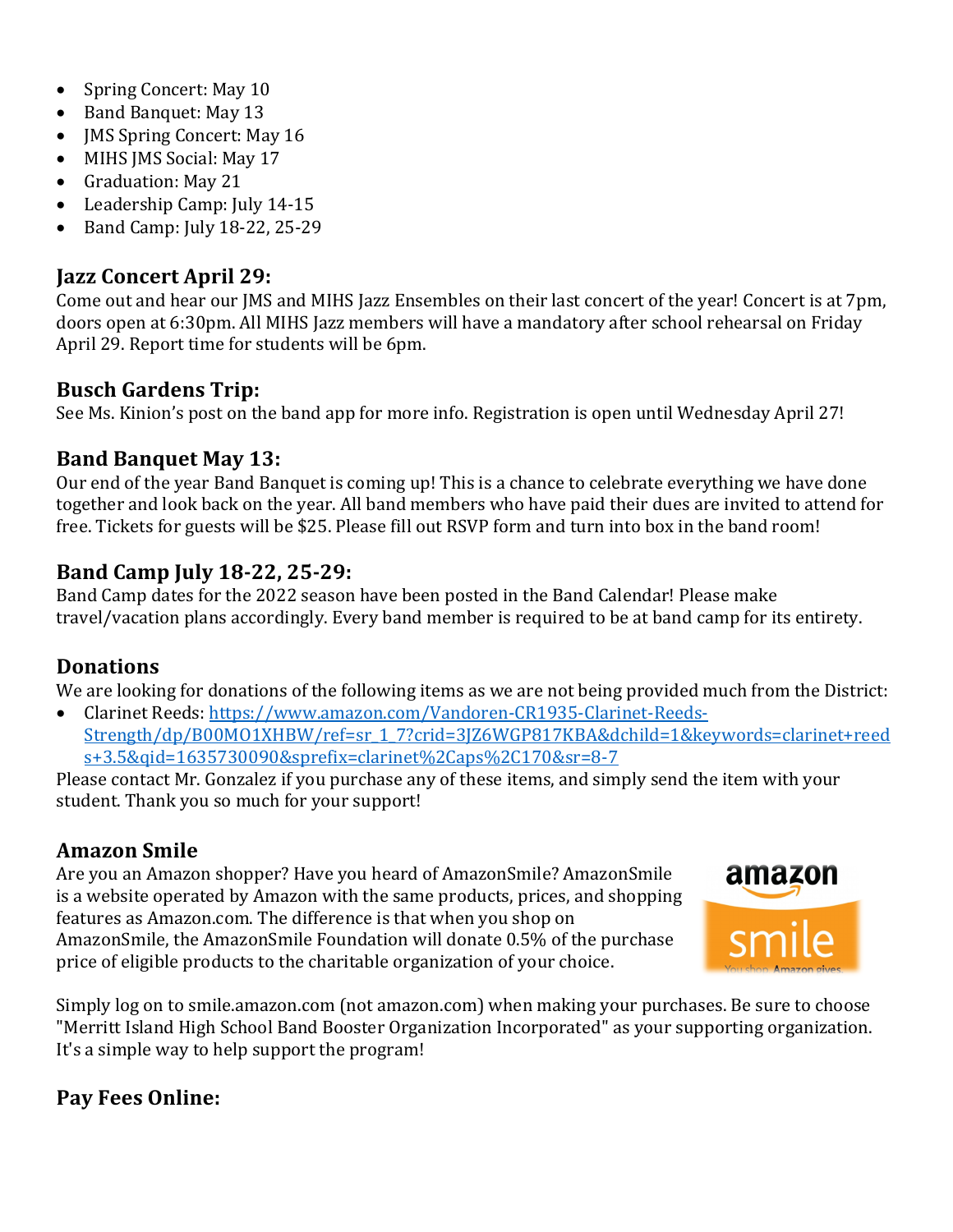Parents/Guardians are able to pay their child's band fees online via PayPal. If you want to get ahead on payments or pay your fees in full, you can do so at any time. If you have any questions about which fees you are supposed to pay, please email Mr. Gonzalez. The link to pay is: https://www.paypal.me/mihsbbo

## **On-going Reminders:**

- Join our **Private Facebook Page**: https://www.facebook.com/groups/165516356092/
- Like our **Public Facebook Page:** https://www.facebook.com/merrittislandband/
- Follow our Instagram Page: https://www.instagram.com/merrittislandbands/

Checkout our webpage and Google Calendar at merrittislandband.org

All payments must include student name, reason for payment, and be placed in the white box in the band room. Make checks payable to MIHSBBO. Fee payments are only accepted via check or PayPal online.

#### The 2021-2022 "Merritt Island High School Band" Calendar is updated for the whole school vear! **Please check dates now to avoid interference with vacation plans, etc.**

#### **Instructions on how to add the Google Calendar:**

If you have a Google account – from your home computer:

- Open the Google Calendar
- To the right of Other Calendars, click the drop down arrow Add by URL
- Past the ICAL Link below and then add Calendar
- **https://www.google.com/calendar/ical/54dqd67ogl283pj8mt8bfe7phk%40group.calendar.google.com/publ ic/basic.ics**

If you don't have an account or want to add it to your Outlook Calendar, just Google "How to add a Google Calendar to Outlook."

Mr. Gonzalez, Director of Bands Merritt Island High School gonzalez.andres@brevardschools.org merrittislandhsband@gmail.com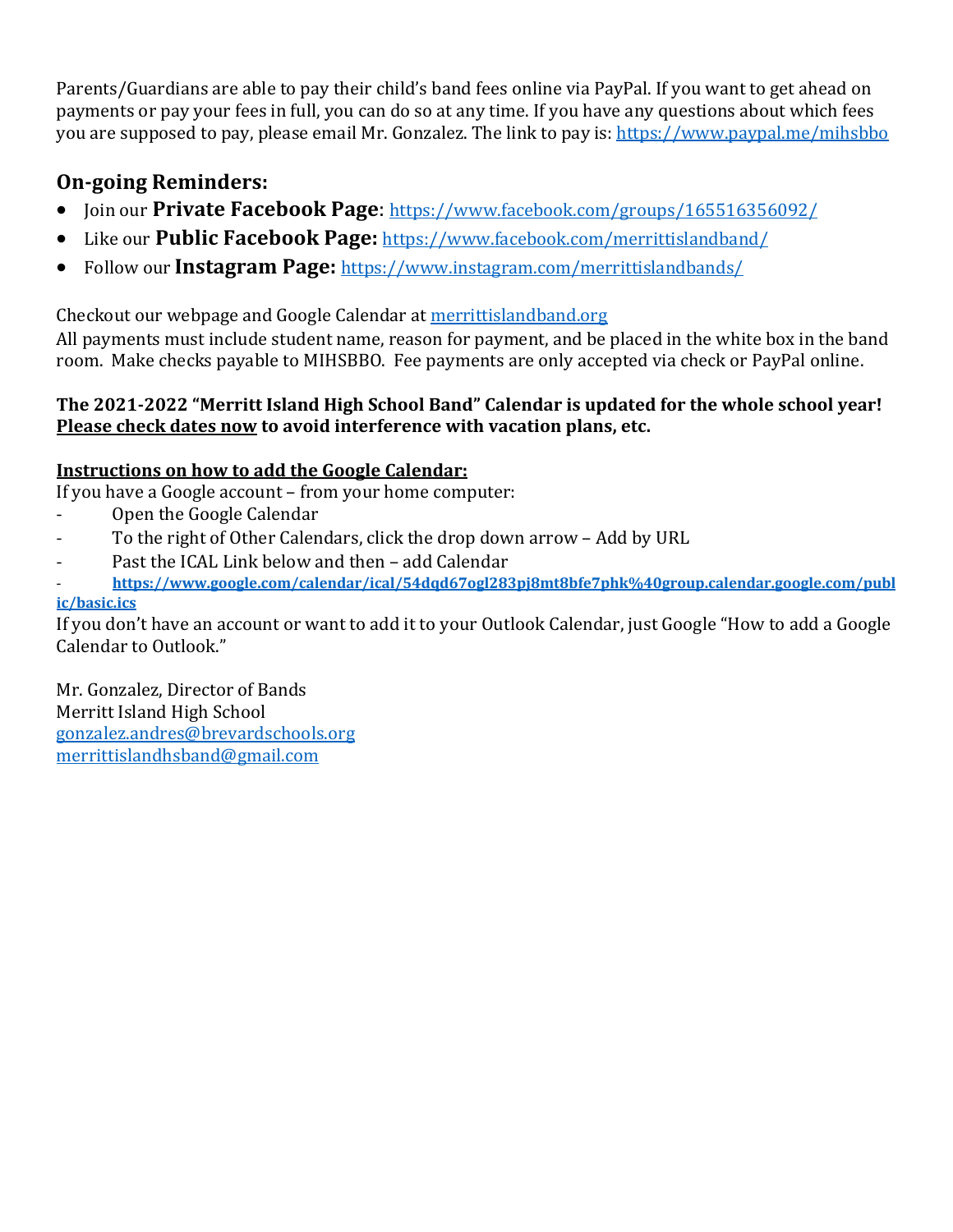## **Thank you to our Sponsors**

# *Santisi Vision Care*

950 N. Courtenay Pkwy. Suite 12 Merritt Island, FL 32953 (321) 453-1657

Monday: 9:00am - 6:00pm Tuesday: 9:00am - 6:00pm Wednesday: 9:00am - 6:00pm Thursday: 9:00am - 6:00pm Friday: 9:00am - 12:00pm After hour appointments available upon request.



Located on Merritt Island in Brevard county's Space Coast of Florida, Island Title & Escrow Agency, Inc. is a full service title insurance and real estate closing agency dedicated to providing exceptional service to the real estate settlement industry.

Call (321) 453-6099 for a quote. We will beat any competitor's quote while providing the same high standards for which we are recognized.



6200 N Atlantic Ave, Cape Canaveral, FL 32920 (321) 784-0050

Sunday to Thursday: 11AM-10PM Friday and Saturday: 11AM-12 AM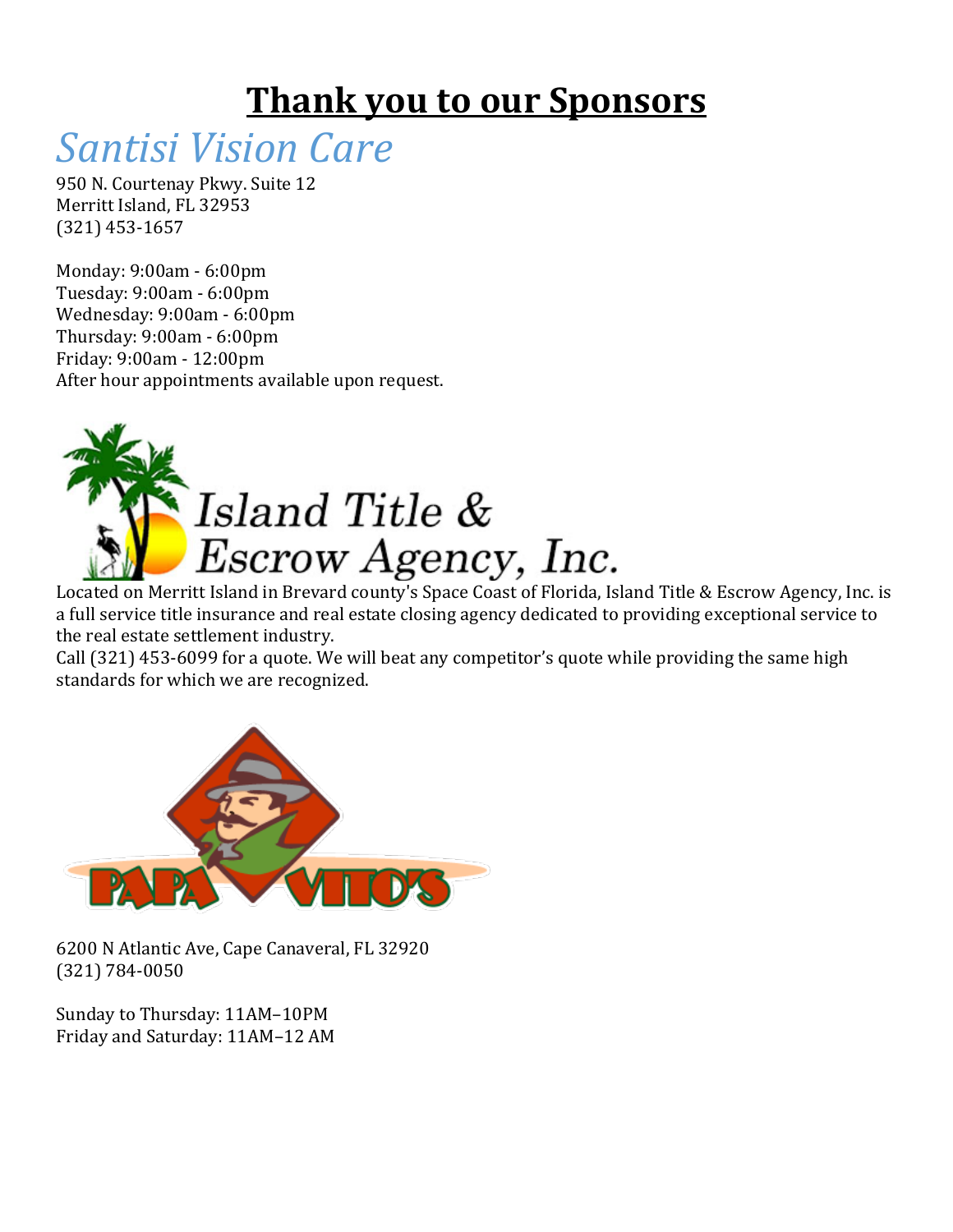| THE H HARRIS LAW FIRM<br><b>ATTORNEYS AT LAW</b> |                                                     |                                                                                                                                               |
|--------------------------------------------------|-----------------------------------------------------|-----------------------------------------------------------------------------------------------------------------------------------------------|
|                                                  | <b>Heather Harris</b><br>Attorney at Law / Mediator |                                                                                                                                               |
| HARRIS LAW FIRM                                  | <b>Experience You</b><br><b>Can Have Faith In</b>   | Tel (321) 452-7055<br>Fax (321) 452-7220<br>650 S. Courtenay Pkwy, Ste. 101<br>Merritt Island, FL 32952<br>heatherharris@heatherharrislaw.com |

650 S Courtenay Pkwy #101, Merritt Island, FL 32952  $(321)$  452-7055

| Sunday    | Closed         |
|-----------|----------------|
| Monday    | <b>9AM-5PM</b> |
| Tuesday   | <b>9AM-5PM</b> |
| Wednesday | 9AM-5PM        |
| Thursday  | <b>9AM-5PM</b> |
| Friday    | 9AM-1PM        |
| Saturday  | Closed         |



Elk's Lodge Merritt Island 1520 N. Sykes Creek Parkway Merritt Island, FL 32952  $(321)$  452-2650

Sunday: 2-8PM Monday: 2-9PM Tuesday: 2–10PM Wednesday: 2-10PM Thursday: 2–10PM Friday: 2–11PM Saturday: 2-11PM